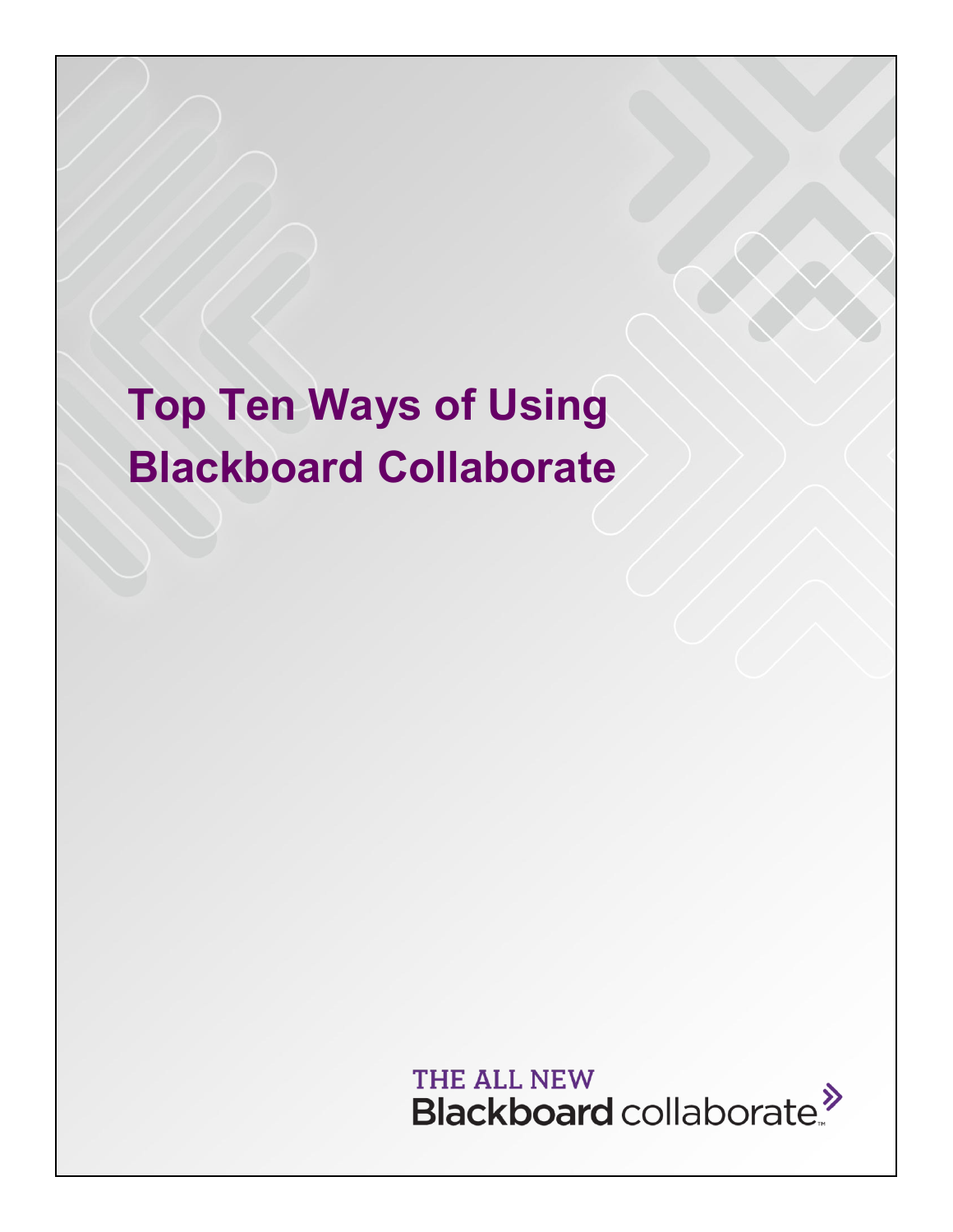# **Top Ten Ways of Using Blackboard Collaborate**

The Blackboard Collaborate™ platform provides web conferencing, enterprise instant messaging, and voice authoring capabilities that offer a wide spectrum of collaboration, The possibilities for using Blackboard Collaborate are almost endless, with users only limited by their imaginations. Here are the top ten ways you can get the most from the only learning and collaboration platform built for education.

# **1. Live Instruction**

Traditional distance learning programs have low completion rates as students are left to learn on their own with a feeling of isolation. Today's online teachers need a method to communicate to students in an effective and pedagogically sound manner, one-on-one or one-to-many. Studies show that the ideal solution is a blended learning model with asynchronous and synchronous interaction.

"One of the things we're committed to at University of Illinois at Springfield is that our online programs should replicate our on-ground programs," said English professor Sara Cordell. "Blackboard Collaborate is interactive and enables me to feel like I'm in the physical classroom. The students feel very free to interject their own thoughts and ideas."

## **2. Meetings**

With Blackboard Collaborate, you can easily and effectively host effective meetings, significantly reducing teleconferencing and travel costs and decreasing time away from job. At Manitoba's Prairie Spirit School Division, teachers and administrators save approximately \$15K per year by not having to travel long distances for meetings and professional development. And this estimate doesn't take into effect the elimination of the cost of substitute teachers for those on the road.

At the University of Hawaii Manoa College of Education, Blackboard Collaborate helps cut down on travel for meetings and reduce use of expensive interactive television. "Blackboard Collaborate will enable us to eliminate a single weekend of travel this semester, resulting in about \$4500 in savings," Said Dr. Paul McKimmy.

# **3. Asynchronous Content Development**

With Blackboard Collaborate, you can create asynchronous content using Blackboard Collaborate's interactive record and playback functionality. For example, you can record student orientation sessions or add a recorded welcome to your virtual classroom prior the first day of class. In addition, students can view interactive recordings of your classes if they've missed a session or just to reinforce learning and help retain knowledge.

"With Blackboard Collaborate, we can record sessions for training students how to use our learning management system and other required software, using application sharing to show them exactly what has to be done," said Mike Kidney, Nova Scotia Community College. "Our international business instructors will be recording their introductory courses with Blackboard Collaborate and the record and playback feature will give students a better chance to participate."

 $\mathcal{D}$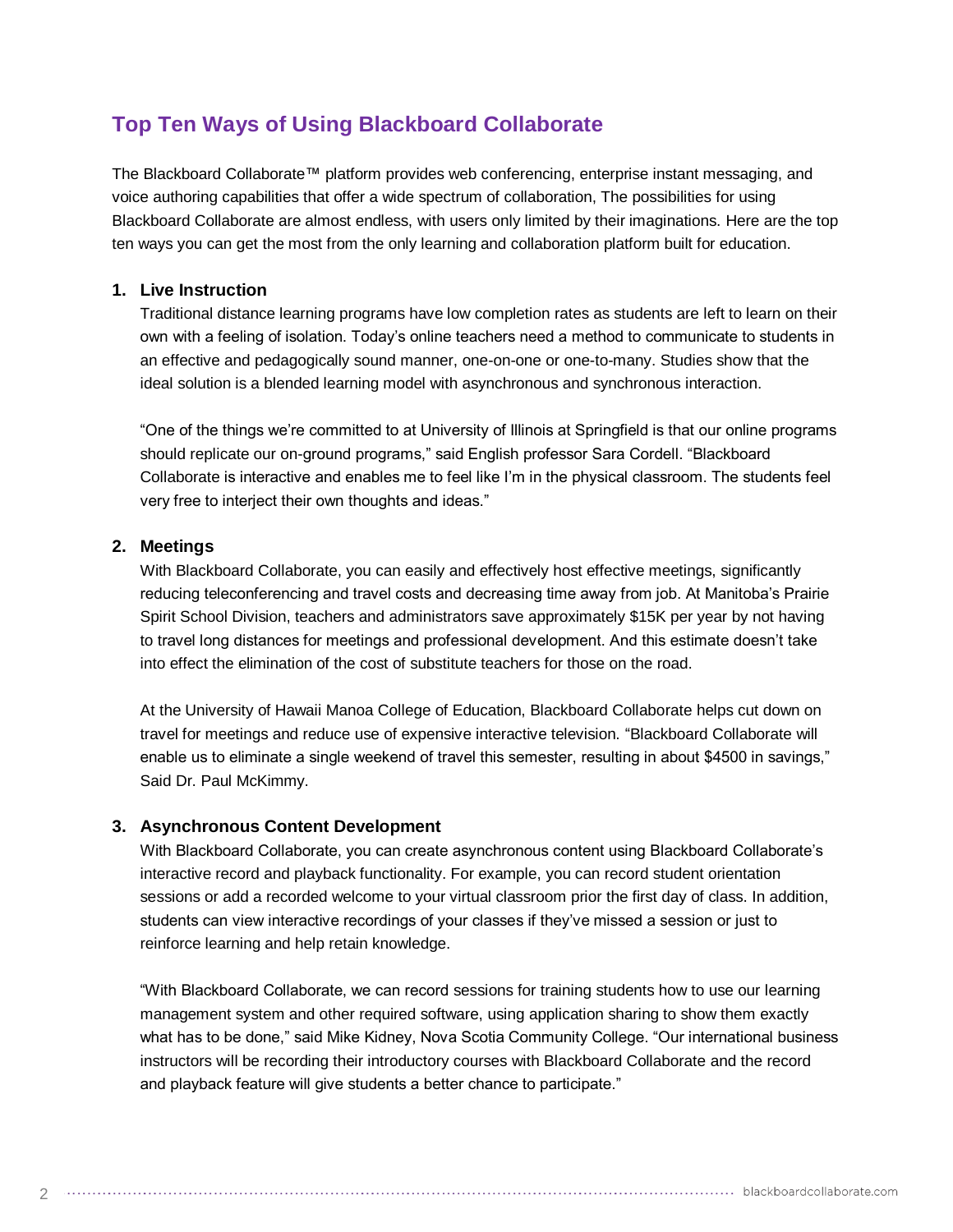With our voice authoring capabilities, your instructors can create a more engaging and effective asynchronous environment by adding a voice component that facilitates vocal instruction, collaboration, personalized coaching, and assessment. Easy podcasting allows instructors to create instant lectures and notes, while voice recordings provide thoughtful, quick feedback to students.

#### **4. Tutoring Programs**

Whether provided by instructors or peers, tutoring via Blackboard Collaborate web conferencing offers students an opportunity to work one-on-one to get questions answered or receive help with homework or other assignments. Sessions can be scheduled, or students can drop into to an existing virtual room to connect with the tutor.

West Central Learning Academy provides extra help for students struggling with math courses needed for graduation, using Blackboard Collaborate to provide after-school homework help. "The math curriculum can be challenging, so students need access to a licensed teacher on hand," says online teacher Kelly Ellerbrock. "With Blackboard Collaborate, I'm there to answer their questions."

## **5. Classroom Collaboration**

Collaboration at a distance connects students from different locations and cultures to enhance the learning experience. The Maths in Motion Program connected students in the UK using race cars to drive interest.



#### **6. Virtual Office Hours**

3

Teachers can extend the hours they are available to their students with Blackboard Collaborate virtual office hours. Meet one-on-one or with groups of students. The British Columbia Ministry of Education and the Virtual School Society make Blackboard Collaborate rooms available for instruction and meetings for over 60,000 teachers through the LearnNow BC portal.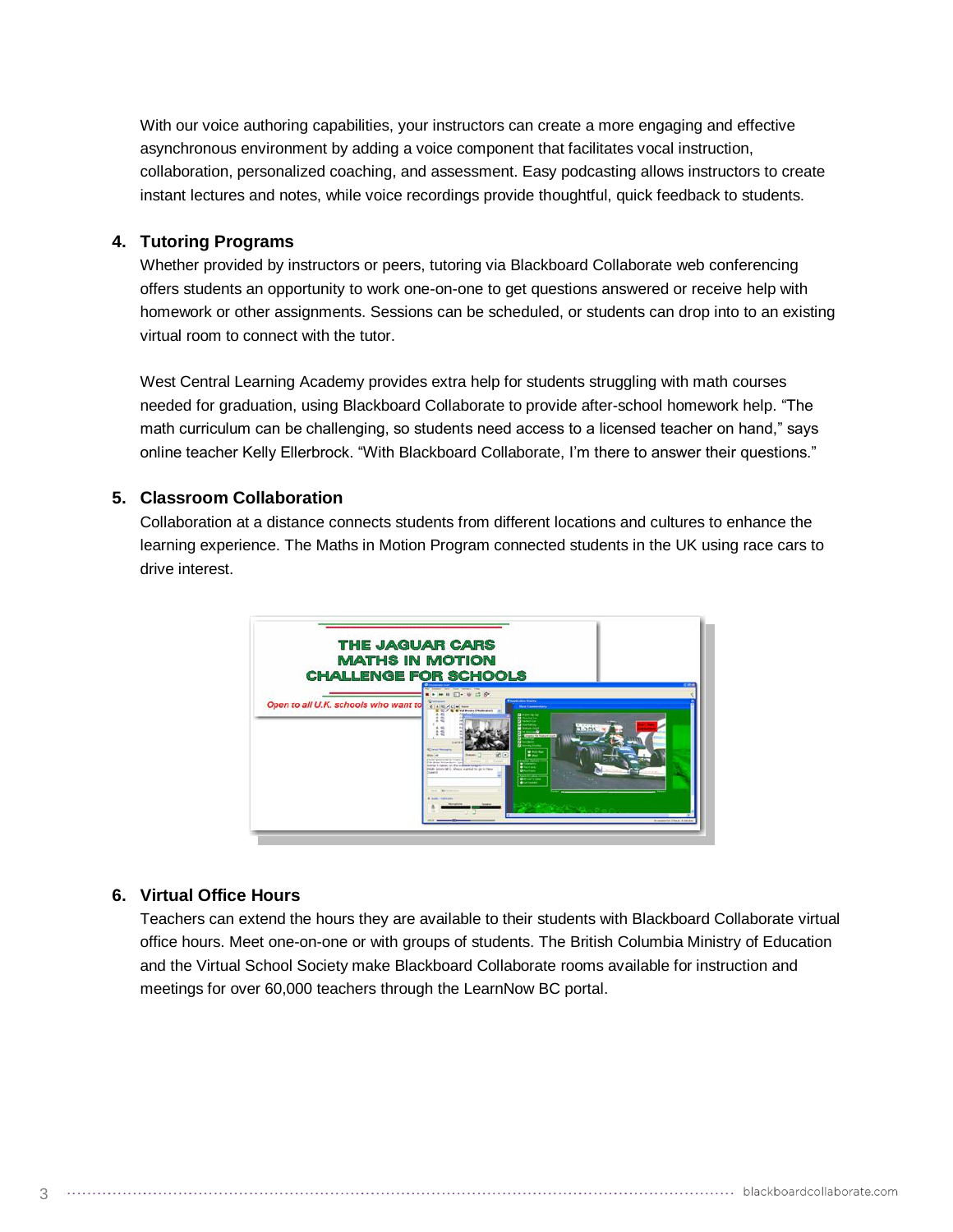"With Blackboard Collaborate, we can conduct meetings with participants from around the state without the need for travel," said Don Carter of Northern Arizona University. "Another important innovation was when the instructors in our Chemistry Department began offering evening and weekend virtual office hours via Blackboard Collaborate, using breakout rooms for student group work. This is a way we can use the technology to extend interaction on the traditional campus."

Blackboard Collaborate enterprise instant messaging capabilities allow your academic institution to create a learning network to support office hours. Application sharing and queued chat for tutoring and online office hours provide an ideal learning environment.



## **7. Student/Parent Orientation**

Want to expand your geographical reach and attract more students? Showcase your programs for prospective students and their parents online with Blackboard Collaborate. You can also conduct orientation for new students and even record the sessions for those who couldn't attend in person.

Northampton Community College uses both real-time and recorded Blackboard Collaborate sessions for student orientation. While Blackboard Collaborate enables us to enhance our instruction and student services, it also helps close a big communication gap with our distance learners to build a stronger sense of community," said former Director of Distance Learning Kelvin Bentley.

# **8. Remote Guest Speakers/Virtual Field Trips**

Online education is all about creating engaging learning environments. Blackboard Collaborate enables you to bring in remote experts to the classroom or send students on a virtual field trip. For example, students at Union County Public Schools viewed a surgery in real time and visited with the cast of the musical *Rent*.

"I believe that Blackboard Collaborate is not only a perfect way for classrooms to communicate with each other and outside experts but it also enables teachers to collaborate together," says High School Curriculum Coordinator Tom Moncrief. "Without Blackboard Collaborate, the travel time and logistical aspects of each intellectual exchange would have been impossible."

#### **9. Professional development**

 $\Delta$ 

Attract and retain qualified instructors and staff by providing cost-effective, ongoing professional development via Blackboard Collaborate. Connect teachers on a campus-wide level to share best practices. Offer real-time or recorded training sessions for applications, tools, and administrative systems.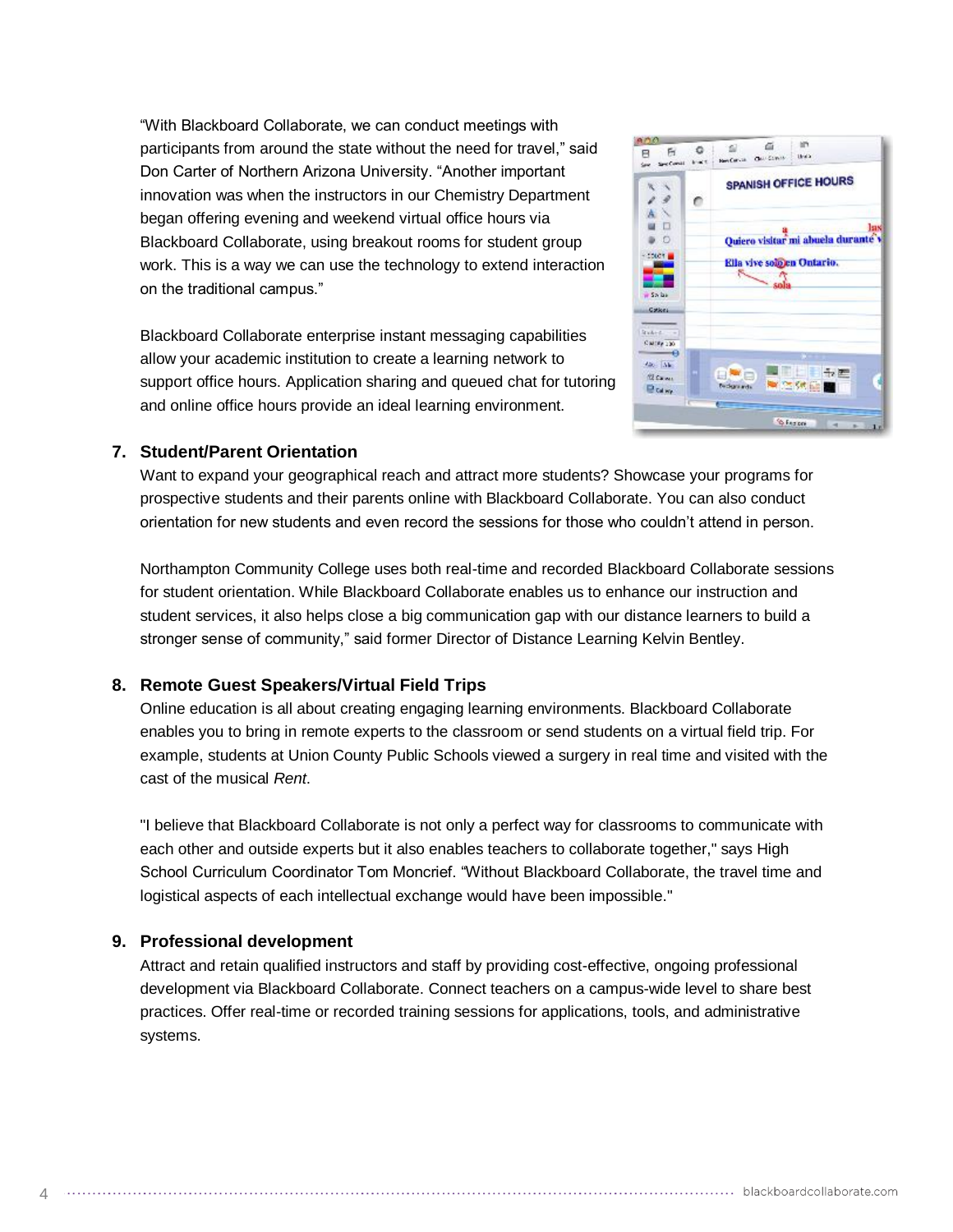New York State Teacher Centers provide professional development via Blackboard Collaborate for almost 240,000 teachers. "For the teacher centers, we've found Blackboard Collaborate to be the perfect environment to offer both technological and emotional support to our instructors," said Technology Chair Stan Silverman. "I think of us as Johnny Appleseed sowing the seeds. Our teachers provide the need and creativity to make the seeds sprout because they can concentrate on the outcome, not the technology."

#### **10. Virtual Help Desk**

Need additional methods to provide support and immediate assistance to students, faculty, and staff? Blackboard Collaborate is great to use a supplement you're your physical help desk or learning center. Students can get access to the experts on resources, such as the research library, without coming to campus.

According to Argyll Centre Help Desk Technician Cheryl Radons, Blackboard Collaborate is used for remote troubleshooting. "We can use the tool to remotely take over students' computers to solve problems, rather than making home visits or having them bring in their machines," she explained. "Prior to classes, we also work with the online students to help them get them familiar with Blackboard Collaborate. We have a number of students in other countries, like China, and Blackboard Collaborate enabled us to get them up and running a lot quicker than in previous years."

5